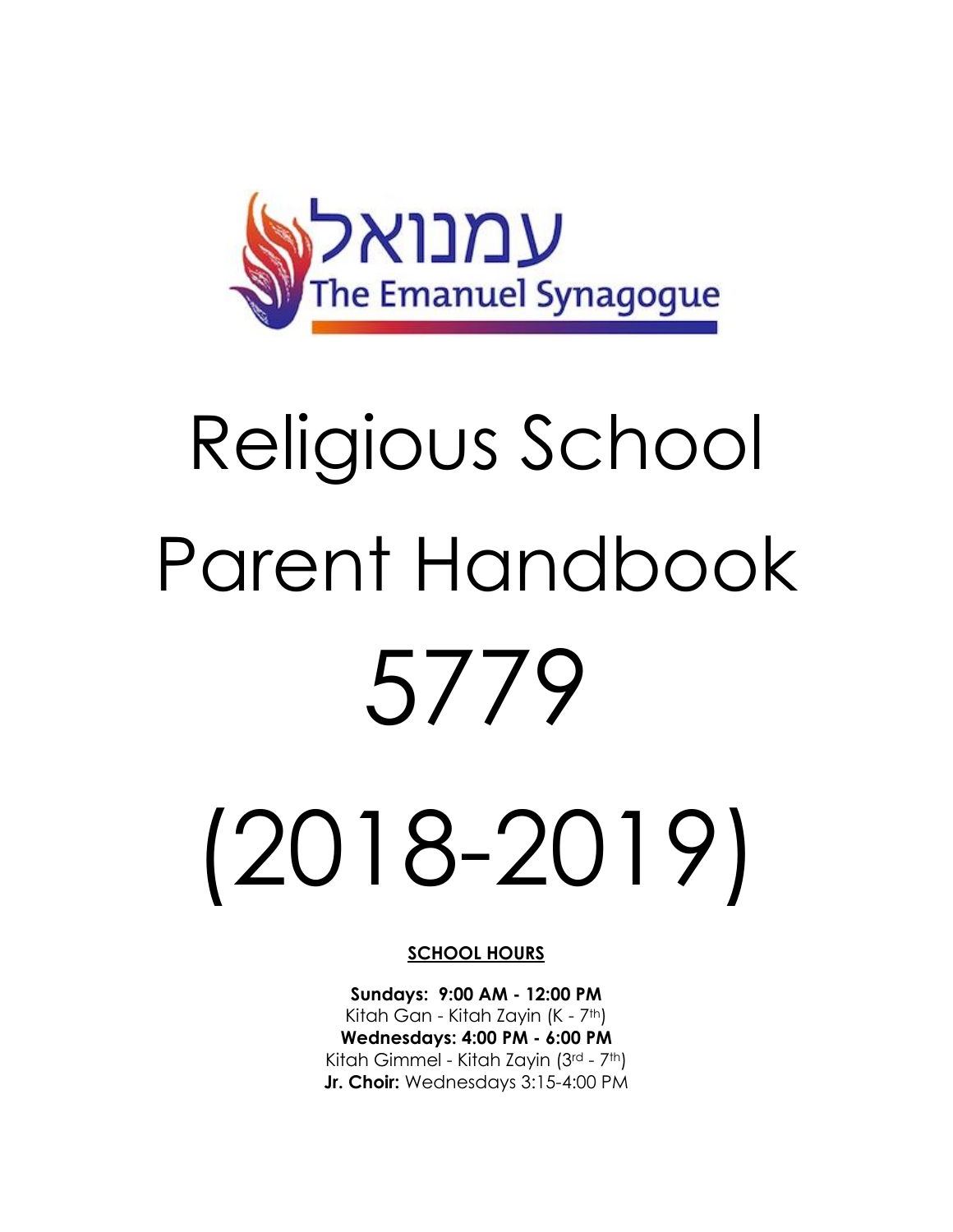## **Shalom!**

Welcome to the 2018-19 (5779) school year for The Emanuel Synagogue Religious School. Within this handbook, we provide you with information about the when and how regarding our classroom instruction and related programs.

The Emanuel Synagogue offers a unique approach to education. We strive to educate every person at every age and stage of life. All of our programs are developed for, and oriented towards, building a Jewish community.

Our program has two guiding principles:

1. Jewish education never ends. Learning is a lifetime endeavor. We hope to instill in our students a desire to continue their Jewish studies beyond their time spent in our school. We also provide opportunities for parents and children to learn together through regular family education programs.

2. Jewish education should engender in its students a sense of pride in their heritage, and most importantly, a sense of belonging to a unique and caring community.

The religious school is governed by the Board of Trustees through the Education Committee of The Emanuel Synagogue. The Education Committee continually develops ideas and new programs to enrich the educational value for our students.

May this coming year be one of health and happiness for you and your family. May it also be one of great learning and growth for you and our entire community.

B'shalom,

Barbara Fink Di*rector of Youth and Family Learning [principal@emanuelsynagogue.org](mailto:principal@emanuelsynagogue.org)*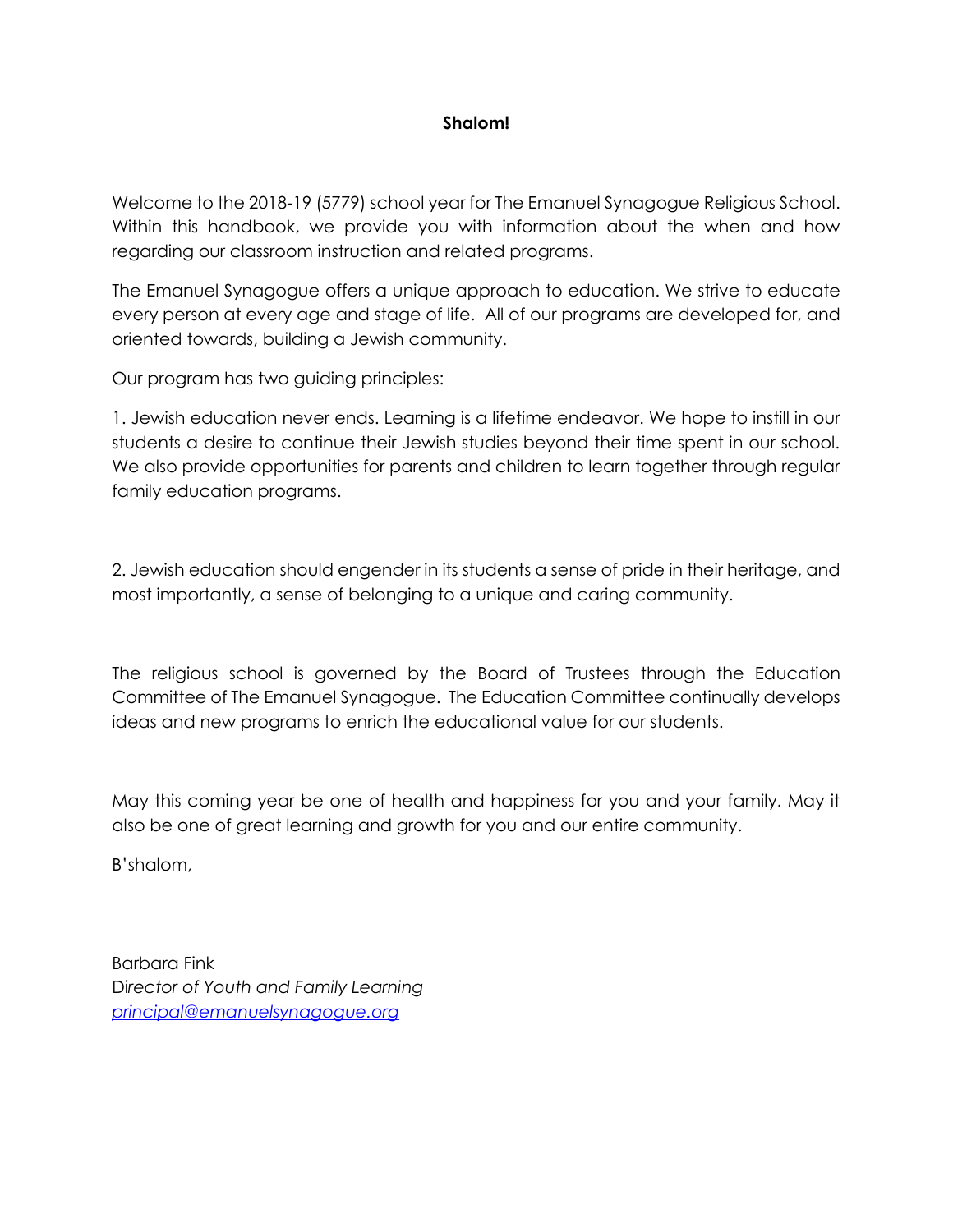## **MISSION STATEMENT**

The Emanuel Synagogue Religious School is a vibrant community where educators foster a love of Judaism though child centered, meaningful learning opportunities. Families are encouraged to participate in every aspect of the process. Educators instruct students to apply Torah in today's world, and enable students to feel at ease in any synagogue's service. The Emanuel Synagogue's Religious School is a place where Judaism's values of love and respect for the world are shared through Tikun Olam projects and Mitzvot.

# **Goals:**

*Yehadut*: Love of being Jewish

To develop an appreciation of Judaism, and a sense of pride in being Jewish, by providing a positive, experiential atmosphere for learning prayers, history, and holidays using art forms, music, cooking, and other projects.

*Mitzvot*: Living a Jewish Life

To engage with God, Torah, and mitzvot within the framework of the Conservative Movement and to incorporate them into our lives in a meaningful way.

*Tikun Olam*: Repairing the World

To develop a sense of Jewish responsibility towards all people throughout the world through tzedakah-charity and gemilut chasidim-acts of loving kindness.

*Klal Yisrael*: Israel-Land, People, State

To develop an appreciation and identification with Klal Yisrael and to foster a sense of community with Jews in Israel and around the world.

# *T'fillah*: Prayer

To develop synagogue competence, including understanding the structure and meaning of Jewish prayer and the ability to participate in congregational services.

*Ivrit*: Hebrew: To develop basic Hebrew reading and writing skills.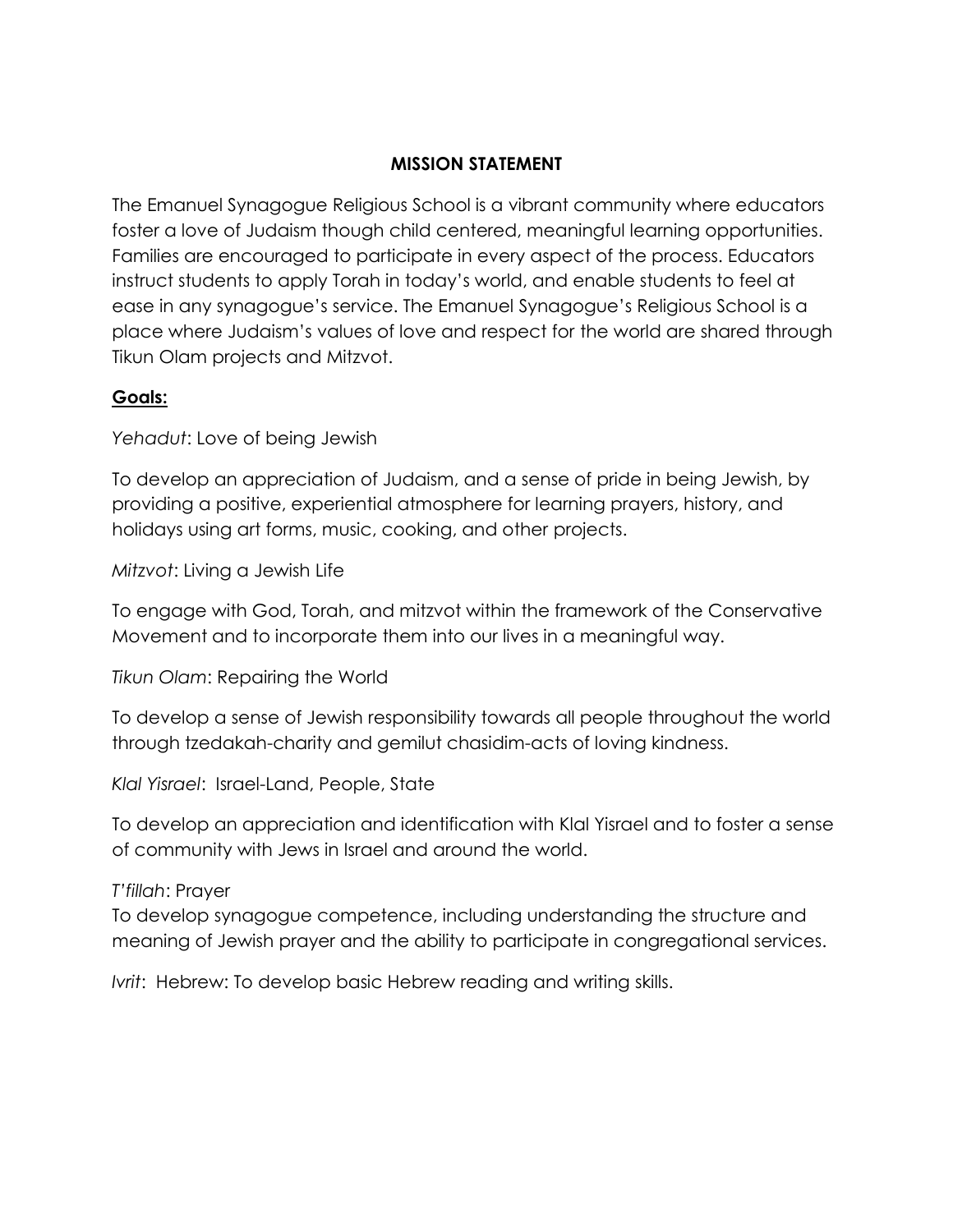# **BOARD OF EDUCATION**

Our Education Committee is continually re-examining the role of the religious school in our community. One of the goals of the Education Committee is to develop a document that reflects our community's beliefs and values with respect to educating ourselves and our children. We invite any interested congregants to join us. Please contact Education Committee Chairs, Lisa Sadinsky at [lsadinsky@comcast.net](mailto:lsadinsky@comcast.net) or Deborah Zuckerman Goldberg at [debzucknyc@yahoo.com.](mailto:debzucknyc@yahoo.com)

## **POLICIES**

Parents' attitude toward religious school affects a child's feelings and performance. Parents who did not have a positive Hebrew school experience may convey a negative attitude toward their children. Religious schools have changed greatly; ours offers stimulating and exciting learning activities. Please encourage your children to approach religious school as part of their overall education, to attend regularly, to be on time, and to come well equipped. We welcome your involvement in our many activities.

The Emanuel Religious School is committed to promoting Judaism as an active force in the hearts and minds of our children.

The following policies support our religious school objectives.

# **ATTENDANCE**

We have so little time and so much to teach. It is important for our students to attend Religious School regularly. A youngster who is frequently absent has a difficult time keeping up and making progress. Excessive absences lower the status of Religious School in the eyes of the child and may negate our efforts to maintain standards. The following is our attendance policy:

1. A child who has had excessive absences will be required to make up work in order to complete the semester.

2. Parents will be alerted if there are excessive absences.

3. Please notify the school office if your child will be absent on any day.

4. If you must pick up your child early or drop off your child late, please come into the building and sign him/her in/out.

# **CELL PHONES**

Cell phones are not allowed to be used during class time.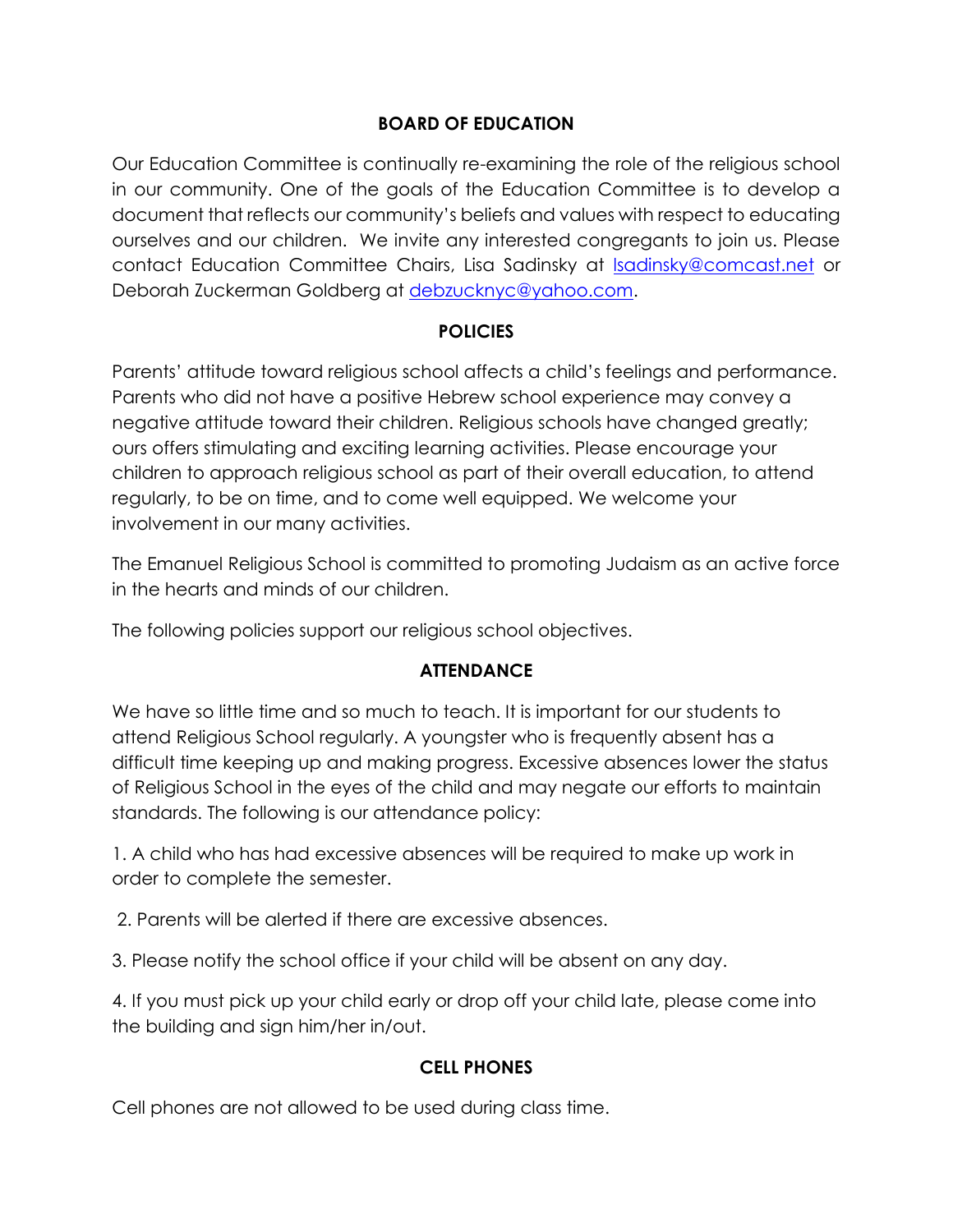## **TZEDEKAH**

Tzedakah (money donated for charitable causes) is collected every class period. We ask our students to participate in this and other tzedakah-related projects in order to develop their sense of responsibility to other people and to the Jewish and general community. Different institutions are selected to benefit from the tzedakah funds donated by our students.

## **BEHAVIOR**

Students are expected to exhibit כבוד kavod (respect) for all people by using appropriate tone of voice and language. Students will be courteous and respectful to classmates, teachers, staff and visitors at all times. Students are expected to maintain the קדושה kedushah (holiness) of the קהילה Kehillah by taking care of all physical property. Students are expected to be students of תורה Torah (study of Torah) by following directions and positively contributing to the learning atmosphere. Students will leave the classroom only with permission from the teacher and will not use a cell phone when class is in session. Students will uphold הגוף שמירת Shmirat Ha'Guf (protecting the body) by keeping hands and feet to themselves.

# **DROP OFF/PICK UP PROCEDURES**

We are very concerned about the safety of your children. Please help us make the drop-off and pickup as organized and safe as possible. Drop-off and pick-up will take place at our school entrance. Gan (pre-k and Kindergarten students) will be dismissed from their classroom. All other students will be dismissed through the Religious School door. Please drive slowly through the parking lot. Remember: Safety is always our first priority.

If your child is late please come into the school office to sign him/her in.

If your child must leave early, please send a note to Mrs. Gail Mackey. She will get your child from his/her classroom. You must sign your child out in the school office.

## **SNACKS**

Please provide your child with a kosher snack. Only snacks with a hecksher (kosher symbol or fresh fruit and vegetables will be allowed in the school. Don't worry. If you forget we always have some on hand.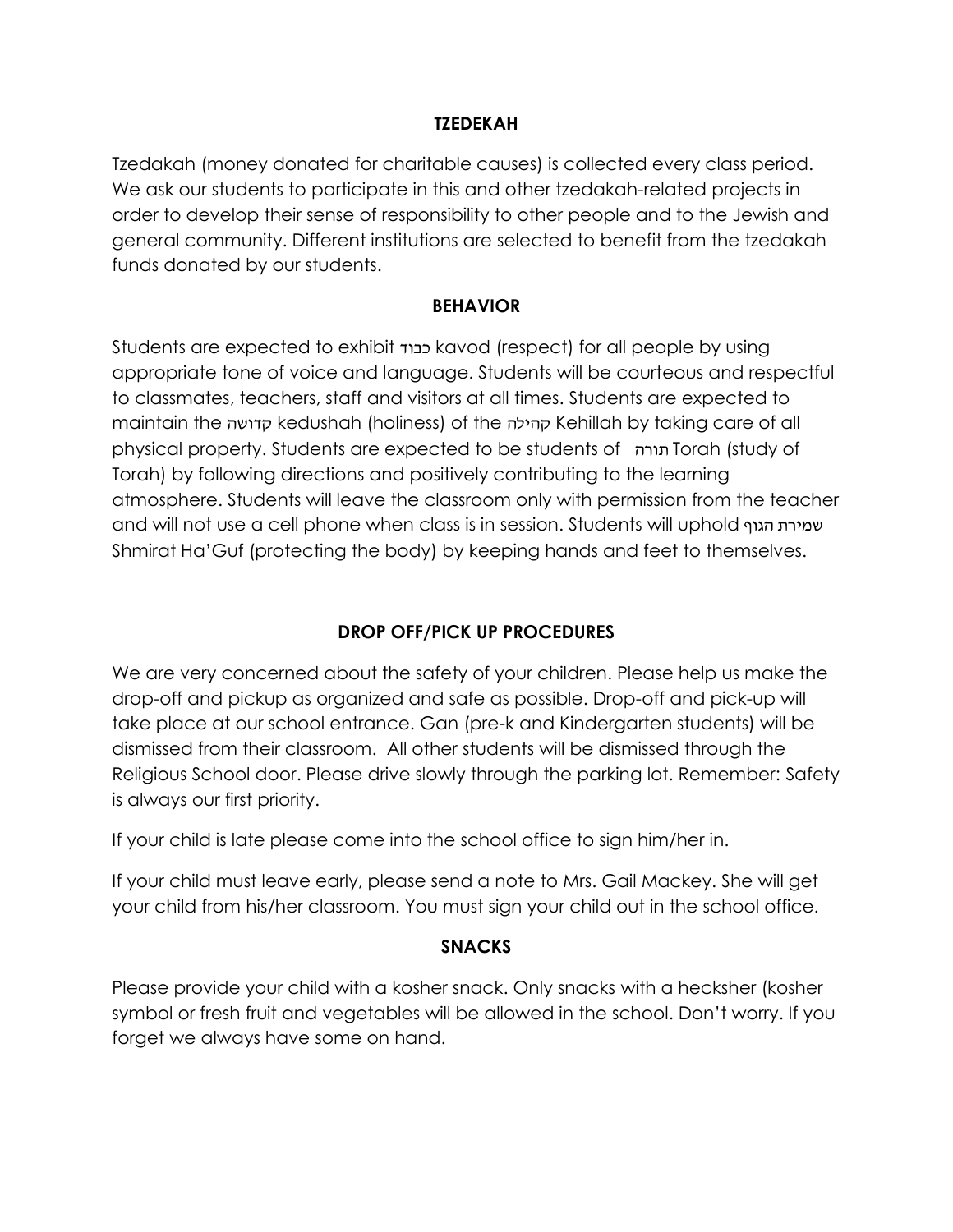# **SHABBAT ATTENDANCE**

To enhance understanding and comfort with Jewish liturgy, we strongly encourage students to strive for a level of Shabbat and holiday service attendance with their families.

Below is the benchmark we want children in each grade to meet. Attendance at Family services, Bar/Bat Mitzvah club or the main service fulfills the requirement.

Students and their families who reach these goals will be honored at the end of the school year.

There will be a binder in the Sanctuary with a page for every student. When you enter the service place a sticker on the date you attended services.

We anticipate that your child may be invited to services at other synagogues; however, they will not count towards his/her attendance levels. This is the best possible way for students and families to internalize the order, purpose, and spirit of our Emanuel Synagogue services. This also fosters the feeling of community within all of us.

Each student is responsible for "signing in" at each service. We must emphasize how important it is that you not merely drop off your child for services, but that you attend with him/her. If this is to be a meaningful experience for both the student and parent(s), it must be accomplished together as a family. This is a marvelous opportunity to model Shabbat behavior, if you have not done so before. It will help your child learn what it means to become a ritually responsible adult.

# Benchmarks:

| K-2 <sup>nd</sup> grade | should attend at least 6 services  |
|-------------------------|------------------------------------|
| 3rd grade               | should attend at least 7 services  |
| 4 <sup>th</sup> grade   | should attend at least 8 services  |
| 5 <sup>th</sup> grade   | should attend at least 9 services  |
| 6 <sup>th</sup> grade   | should attend at least 10 services |
| 7 <sup>th</sup> grade   | should attend at least 11 services |

## The recognition levels are:

**Meeting your grade level benchmark**: Ice Cream Sundae Party

**Attending 15 Services**: Same as above and awarded a certificate of recognition at a special Shabbat service.

**Attending 20 Services**: Same as above and receive a special gift

**Attending 25+ Services**: Same as above and honored on a special plaque, "Member of Rabbi's Roll"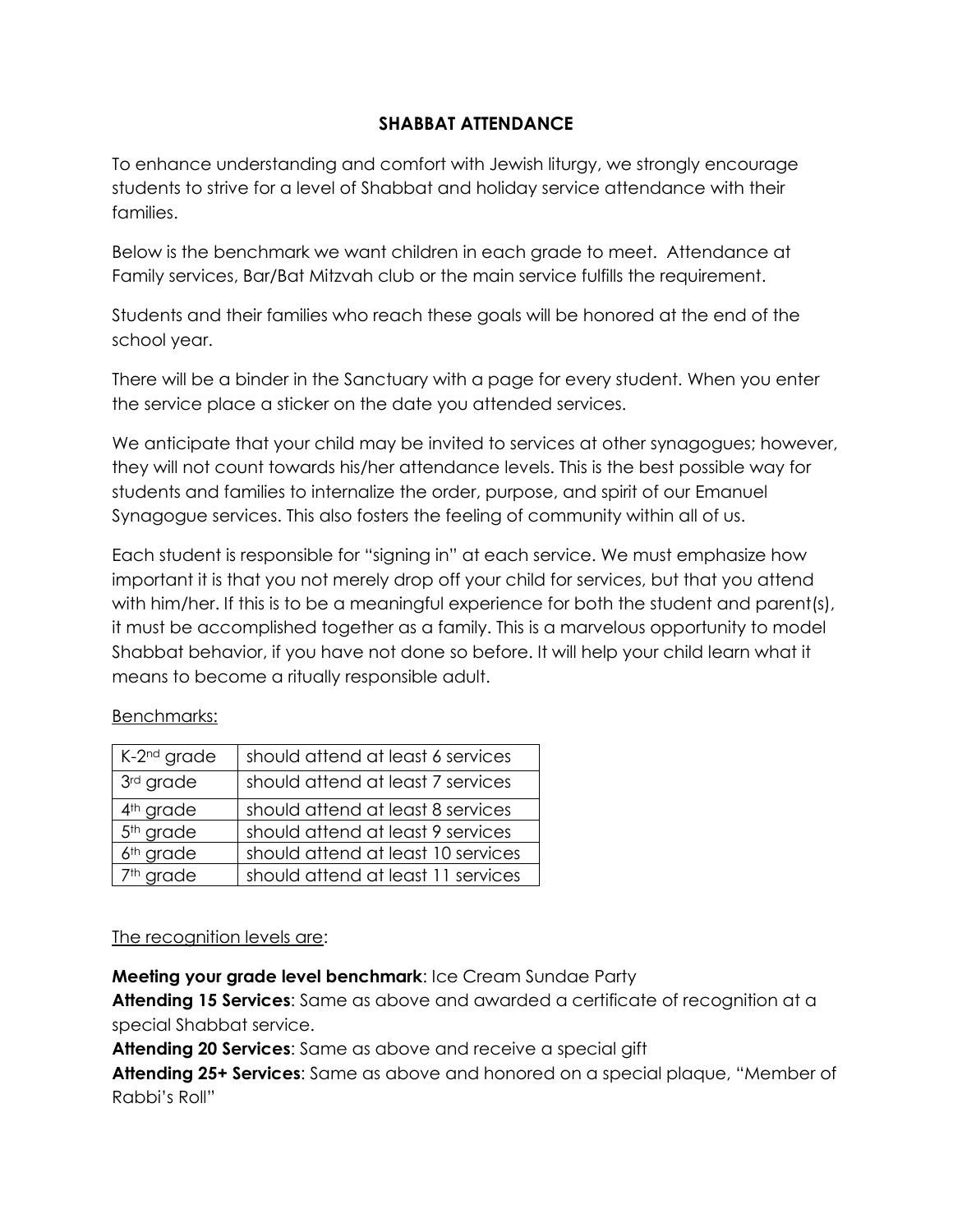## **SNOW DAYS**

We follow the West Hartford Public Schools. If there is no school we will not hold school. We will also send an email and post on our website if we have to close due to snow. It will also be announced on NBC Connecticut and WFSB.

### **COMMUNICATION**

We know you are swamped with emails so we try to keep our updates pertinent and meaningful. Please check your child's Hebrew School folder for flyers and make sure you are aware of the homework students are assigned, and help to make sure students complete the assignments. Teachers will send out updates on what is happening in the classroom periodically to parents. The school office will send emails with upcoming programs and ways to participate in the larger Emanuel Community.

## **8th GRADE AND BEYOND**

The Emanuel Synagogue has once again formed a partnership with JTConnect. Classes take place here at Emanuel on Sundays from 10:30 am - 12:00 pm, Mondays at Beth El Temple from 7-8:40 pm. We encourage every teen to attend. In order to be a madrich/a (teen aide) in our religious school, Emanuel teens must enroll in JTConnect directly. For more information, please contact Eric Maruer at [eric@jtconnect.org](mailto:eric@jtconnect.org) or register at jtconnect.org

## **YOUTH GROUPS**

## **JR. USY**

Students are encouraged to participate in our Youth Groups. These groups provide opportunities to socialize outside of our classrooms with other Jewish kids from around West Hartford and other areas of Connecticut. Jr. USY is for kids in 6<sup>th</sup> - 8<sup>th</sup> grades. USY is for teens in the  $9<sup>th</sup> - 12<sup>th</sup>$  grades. If you are interested in joining either group, please contact Jason Kay at jasondavidkay@gmail.com